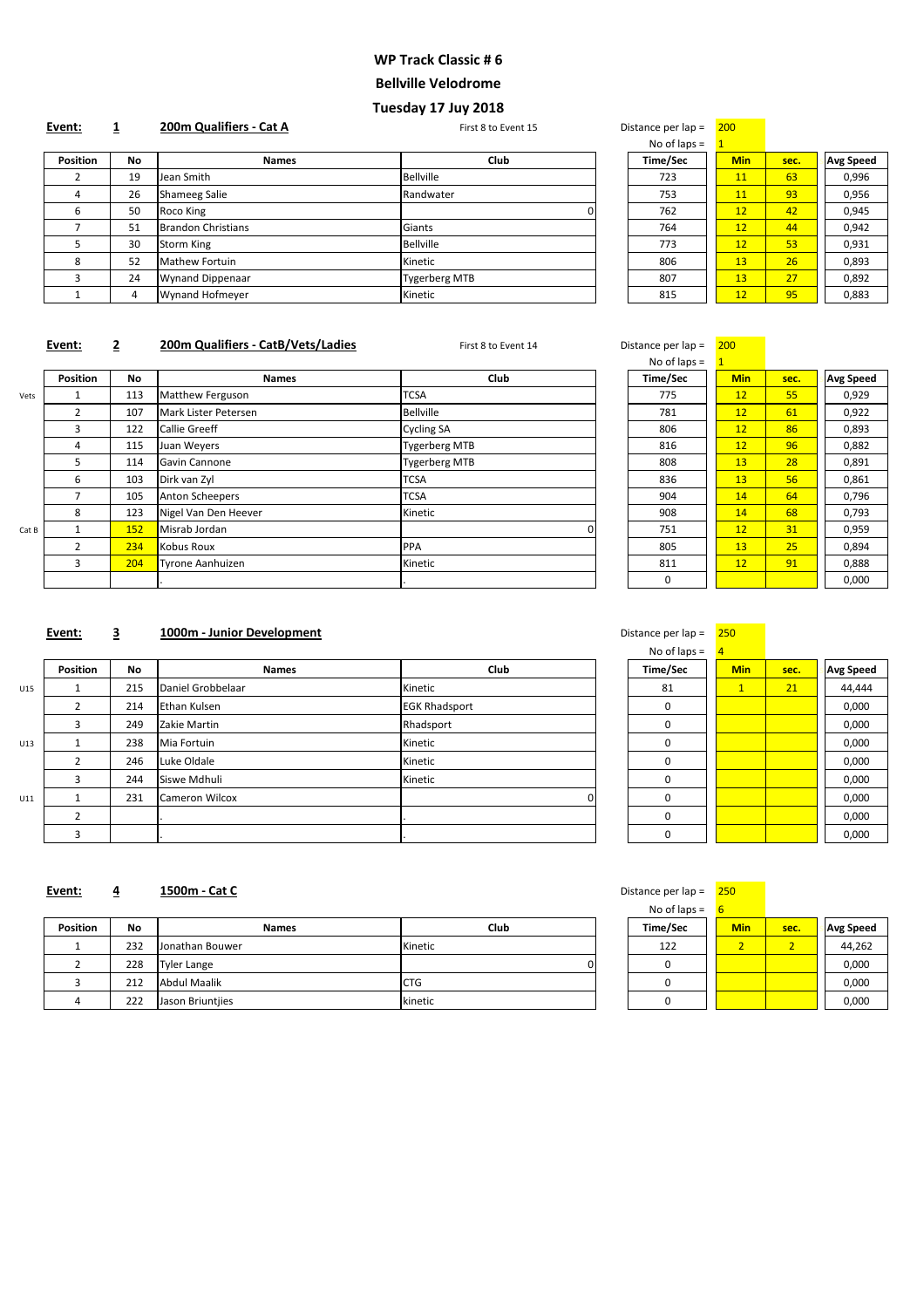| No of laps $=$ | 6          |      |                  |
|----------------|------------|------|------------------|
| Time/Sec       | <b>Min</b> | sec. | <b>Avg Speed</b> |
| ⋂              |            |      | 0,000            |
| ი              |            |      | 0,000            |
| ი              |            |      | 0,000            |
| ი              |            |      | 0,000            |
| ი              |            |      | 0,000            |
| በ              |            |      | 0,000            |
| ი              |            |      | 0,000            |
| በ              |            |      | 0,000            |
|                |            |      | 0,000            |

#### **Event:** 6 **1500m - Cat A CHOM CAL A CHOMOGIAL CONSUMING THE CONSUMING PARAMETER PER 150 <b>CONSUMING PARAMETER**

## **Event:** 5 **1500m - CatB/Vets/Ladies Distance per lap = 250 Distance per lap = 250**

| <b>Position</b> | <b>No</b> | <b>Names</b>         | <b>Club</b>          | <b>Time/Sec</b> | <b>Min</b> | sec. | <b>Avg Speed</b> |
|-----------------|-----------|----------------------|----------------------|-----------------|------------|------|------------------|
|                 | 107       | Mark Lister Petersen | <b>Bellville</b>     | 0               |            |      | 0,000            |
|                 | 115       | Juan Weyers          | <b>Tygerberg MTB</b> | 0               |            |      | 0,000            |
|                 | 105       | Anton Scheepers      | <b>TCSA</b>          | 0               |            |      | 0,000            |
|                 | 252       |                      |                      | 0               |            |      | 0,000            |
|                 | 234       | Kobus Roux           | <b>PPA</b>           | 0               |            |      | 0,000            |
|                 |           |                      |                      | 0               |            |      | 0,000            |
|                 | 104       | Elfriede Wolfaardt   | <b>City Cycles</b>   | 0               |            |      | 0,000            |
|                 |           |                      |                      | 0               |            |      | 0,000            |
|                 |           |                      |                      | $\Omega$        |            |      | 0,000            |

| Distance per lap = |  | 2! |
|--------------------|--|----|
|--------------------|--|----|

| Protarice per iap – |            |      |                  |
|---------------------|------------|------|------------------|
| No of laps $=$      | 6          |      |                  |
| Time/Sec            | <b>Min</b> | sec. | <b>Avg Speed</b> |
| 104                 |            | 44   | 51,923           |
|                     |            |      | 0,000            |
|                     |            |      | 0,000            |
|                     |            |      | 0,000            |

# **Event: 7 2000m - Junior Development Distance per lap = 250**

|                 |           |                |           | .        |            |      |                  |
|-----------------|-----------|----------------|-----------|----------|------------|------|------------------|
| <b>Position</b> | <b>No</b> | <b>Names</b>   | Club      | Time/Sec | <b>Min</b> | sec. | <b>Avg Speed</b> |
|                 | 19        | Jean Smith     | Bellville | 104      |            | 44   | 51,923           |
|                 | 22        | Carl Bonthuys  | Kinetic   |          |            |      | 0,000            |
|                 | 26        | Shameeg Salie  | Randwater |          |            |      | 0,000            |
|                 | 52        | Mathew Fortuin | Kinetic   |          |            |      | 0,000            |

| 25U            |                |                  |
|----------------|----------------|------------------|
| 8              |                |                  |
| <b>Min</b>     | sec.           | <b>Avg Speed</b> |
| $\overline{3}$ | $\overline{2}$ | 39,560           |
|                |                | 0,000            |
|                |                | 0,000            |
|                |                | 0,000            |
|                |                | 0,000            |
|                |                | 0,000            |
|                |                | 0,000            |
|                |                | 0,000            |
|                |                | 0,000            |
|                |                |                  |

# **Event:** 8 **3km Scratch - Cat C 1 <b>CM CHO CONS CONS CONS CONS CONS CONS CONS CONS CONS CONS CONS CONS CONS CONS CONS CONS CONS CONS CONS CONS CONS CONS CONS CONS CONS**

|     | <b>Position</b> | No  | <b>Names</b>      | Club    | <b>Time/Sec</b> | <b>Min</b>     | sec.           | <b>Avg Speed</b> |
|-----|-----------------|-----|-------------------|---------|-----------------|----------------|----------------|------------------|
| U15 |                 | 215 | Daniel Grobbelaar | Kinetic | 182             | 3 <sup>1</sup> | 2 <sub>1</sub> | 39,560           |
|     |                 | 219 | Zareef Green      | Kinetic | 0               |                |                | 0,000            |
|     |                 |     |                   |         | $\mathbf 0$     |                |                | 0,000            |
| U13 |                 | 238 | Mia Fortuin       | Kinetic | 0               |                |                | 0,000            |
|     |                 | 246 | Luke Oldale       | Kinetic | $\mathbf 0$     |                |                | 0,000            |
|     |                 | 244 | Siswe Mdhuli      | Kinetic | 0               |                |                | 0,000            |
| U11 |                 | 231 | Cameron Wilcox    |         | 0               |                |                | 0,000            |
|     |                 |     |                   |         | 0               |                |                | 0,000            |
|     |                 |     |                   |         | 0               |                |                | 0,000            |

| No of laps $=$ | $12 \overline{ }$ |      |                  |
|----------------|-------------------|------|------------------|
| Time/Sec       | <b>Min</b>        | sec. | <b>Avg Speed</b> |
| 262            |                   | 22   | 41,221           |
|                |                   |      | 0,000            |
|                |                   |      | 0,000            |
|                |                   |      | 0,000            |

# **Event:** 9 **Elimination - CatB/Vets/Ladies Distance per lap = 250 cm = 250 cm = 250 cm = 250 cm = 250 cm = 250**

| <b>Position</b> | <b>No</b> | <b>Names</b>       | Club    | Time/Sec | <b>Min</b> | sec. | <b>Avg Speed</b> |
|-----------------|-----------|--------------------|---------|----------|------------|------|------------------|
|                 | 232       | Jonathan Bouwer    | Kinetic | 262      |            | 22   | 41,221           |
|                 | 222       | Jason Briuntijes   | kinetic |          |            |      | 0,000            |
|                 | 228       | Tyler Lange        | ות      |          |            |      | 0,000            |
|                 | 248       | Jacques Bredenkamp | Kinetic |          |            |      | 0,000            |

| No of laps $=$  | $\overline{0}$ |      |                  |
|-----------------|----------------|------|------------------|
| <b>Time/Sec</b> | <b>Min</b>     | sec. | <b>Avg Speed</b> |
| 0               |                |      | 0,000            |
| 0               |                |      | 0,000            |
| 0               |                |      | 0,000            |
| ი               |                |      | 0,000            |
| 0               |                |      | 0,000            |
| 0               |                |      | 0,000            |
| ი               |                |      | 0,000            |
| ი               |                |      | 0,000            |
|                 |                |      | 0,000            |

| <b>Position</b> | No  | <b>Names</b>     | Club                                                                                                      | <b>Time/Sec</b> | <b>Min</b> | sec. | <b>Avg Speed</b> |
|-----------------|-----|------------------|-----------------------------------------------------------------------------------------------------------|-----------------|------------|------|------------------|
|                 | 122 |                  | <b>Cycling SA</b>                                                                                         | 0               |            |      | 0,000            |
|                 | 115 |                  | <b>Tygerberg MTB</b>                                                                                      | 0               |            |      | 0,000            |
|                 | 107 |                  | <b>Bellville</b>                                                                                          | 0               |            |      | 0,000            |
|                 | 152 |                  |                                                                                                           | 0               |            |      | 0,000            |
|                 | 234 |                  | <b>PPA</b>                                                                                                | $\mathbf 0$     |            |      | 0,000            |
|                 | 204 | Tyrone Aanhuizen | Kinetic                                                                                                   | 0               |            |      | 0,000            |
|                 | 104 |                  | <b>City Cycles</b>                                                                                        | 0               |            |      | 0,000            |
|                 |     |                  |                                                                                                           | 0               |            |      | 0,000            |
|                 |     |                  |                                                                                                           | 0               |            |      | 0,000            |
|                 |     |                  | Callie Greeff<br>Juan Weyers<br>Mark Lister Petersen<br>Mirsab Jordan<br>Kobus Roux<br>Elfriede Wolfaardt |                 |            |      |                  |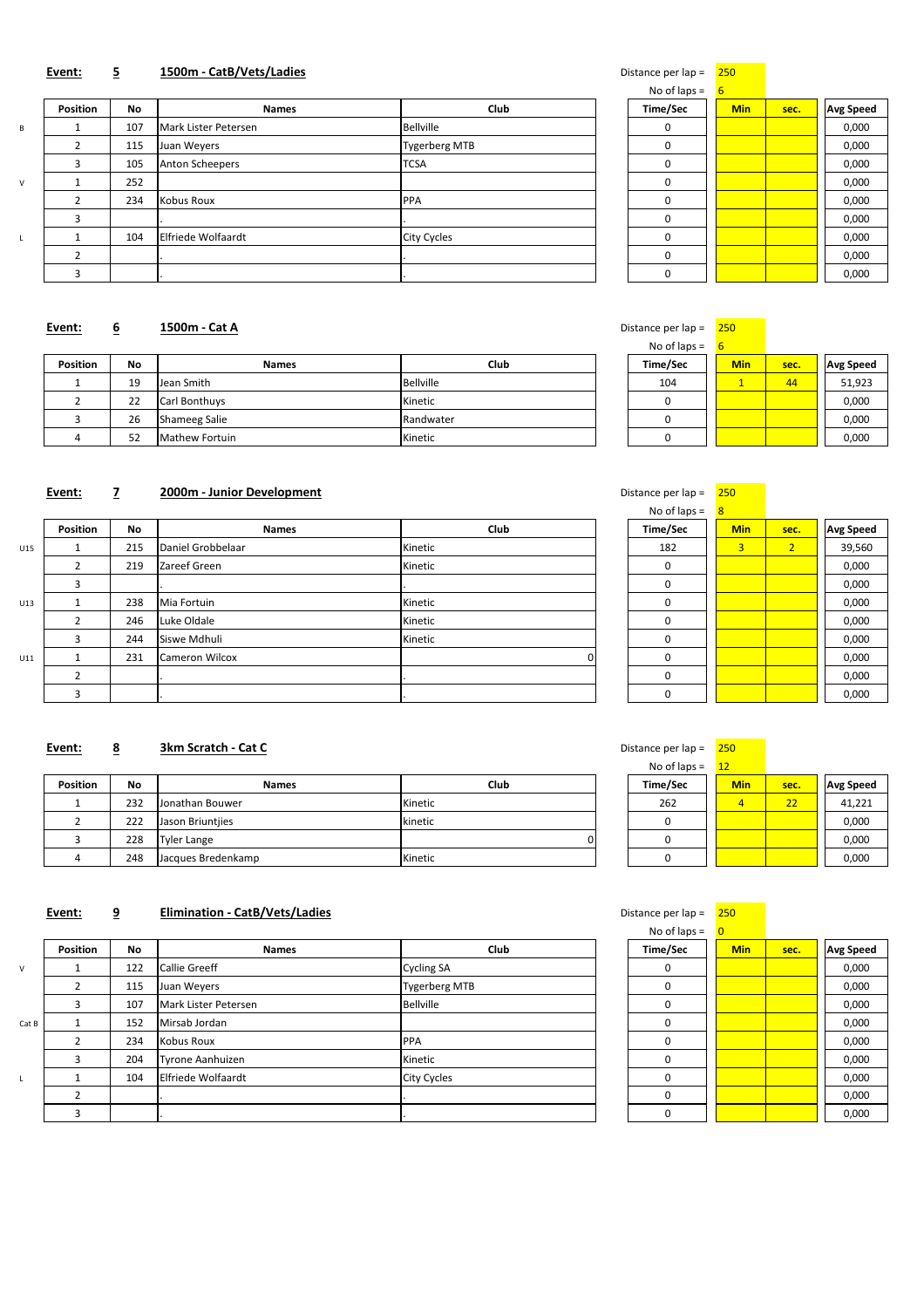| No of laps $=$ | 0          |      |                  |
|----------------|------------|------|------------------|
| Time/Sec       | <b>Min</b> | sec. | <b>Avg Speed</b> |
|                |            |      | 0,000            |
|                |            |      | 0,000            |
|                |            |      | 0,000            |
|                |            |      | 0,000            |

#### **Event:** 10 **Elimination - Cat A Distance per lap = 250**

| <b>Position</b> | No               | <b>Names</b>         | Club      | Time/Sec | <b>Min</b> | sec. | <b>Avg Speed</b> |
|-----------------|------------------|----------------------|-----------|----------|------------|------|------------------|
|                 | 11<br><b>. .</b> | Rainhardt Marais     | Bellville |          |            |      | 0,000            |
|                 | 22               | <b>Carl Bonthuys</b> | Kinetic   |          |            |      | 0,000            |
|                 | 13               | Alexander Parsons    | Yorkshire |          |            |      | 0,000            |
| 4               | 49               | George Perrins       |           |          |            |      | 0,000            |

# **Event:** 11 3km Scratch - Junior Development Handicap Handicap Distance per lap = 250

| Distance per lap – | zou        |      |                  |
|--------------------|------------|------|------------------|
| No of laps $=$     | 12         |      |                  |
| Time/Sec           | <b>Min</b> | sec. | <b>Avg Speed</b> |
| 295                | 4          | 55   | 36,610           |
| ი                  |            |      | 0,000            |
| 0                  |            |      | 0,000            |
| 0                  |            |      | 0,000            |
| 0                  |            |      | 0,000            |
| 0                  |            |      | 0,000            |
| 0                  |            |      | 0,000            |
| n                  |            |      | 0,000            |
|                    |            |      | 0,000            |

|     |                 |     |                     |                      | $\overline{1}$ TVO OT Taps $-$ | ╶┸┸            |      |                  |
|-----|-----------------|-----|---------------------|----------------------|--------------------------------|----------------|------|------------------|
|     | <b>Position</b> | No  | <b>Names</b>        | Club                 | <b>Time/Sec</b>                | <b>Min</b>     | sec. | <b>Avg Speed</b> |
| U15 |                 | 214 | <b>Ethan Kulsen</b> | <b>EGK Rhadsport</b> | 295                            | $\overline{4}$ | 55   | 36,610           |
|     |                 | 215 | Daniel Grobbelaar   | Kinetic              | 0                              |                |      | 0,000            |
|     |                 | 249 | Zakie Martin        | Rhadsport            | 0                              |                |      | 0,000            |
| U13 |                 | 238 | Mia Fortuin         | Kinetic              | 0                              |                |      | 0,000            |
|     |                 | 244 | Siswe Mdhuli        | Kinetic              | 0                              |                |      | 0,000            |
|     |                 | 246 | Luke Oldale         | Kinetic              | 0                              |                |      | 0,000            |
| U11 |                 | 231 | Cameron Wilcox      |                      | 0                              |                |      | 0,000            |
|     |                 |     |                     |                      | 0                              |                |      | 0,000            |
|     |                 |     |                     |                      | 0                              |                |      | 0,000            |

# **Event: 12 25 Laps Points - Cat A** Distance per lap = 250

| Distance per lap $=$ | 250        |      |                  |
|----------------------|------------|------|------------------|
| No of laps $=$       | 25         |      |                  |
| Time/Sec             | <b>Min</b> | sec. | <b>Avg Speed</b> |
|                      |            |      | 0,000            |
|                      |            |      | 0,000            |
|                      |            |      | 0,000            |
|                      |            |      | 0,000            |

| <b>Position</b> |    | <b>Names</b>      | Time/Sec | <b>Min</b> | sec. | <b>Avg Speed</b> |
|-----------------|----|-------------------|----------|------------|------|------------------|
|                 | 22 | Shameeg Salie     |          |            |      | 0,000            |
|                 | 22 | Carl Bonthuys     |          |            |      | 0,000            |
|                 | 46 | Bronwyn Adams     |          |            |      | 0,000            |
|                 | 13 | Alexander Parsons |          |            |      | 0,000            |

#### **Event: 13 5km Scratch - Cat C** Distance per lap = 250

| No of laps $=$ | 20         |      |                  |
|----------------|------------|------|------------------|
| Time/Sec       | <b>Min</b> | sec. | <b>Avg Speed</b> |
| 422            |            |      | 42,654           |
|                |            |      | 0,000            |
|                |            |      | 0,000            |
|                |            |      | 0,000            |

# No of laps =  $\frac{1}{1}$

| stance per lap = |  | 2 |
|------------------|--|---|
|------------------|--|---|

| <b>Position</b> | <b>No</b> | <b>Names</b>    | <b>Club</b>   | Time/Sec | <b>Min</b> | sec. | <b>Avg Speed</b> |
|-----------------|-----------|-----------------|---------------|----------|------------|------|------------------|
|                 | 232       | Jonathan Bouwer | Kinetic       | 422      |            |      | 42,654           |
|                 | 228       | Tyler Lange     |               |          |            |      | 0,000            |
|                 | 240       | Jean Niekus     | Cycles Direct |          |            |      | 0,000            |
|                 | 245       | Ngabu Mdhuli    | Kinetic       |          |            |      | 0,000            |

## **Event:** 14 **Keirin Final - CatB/Vets/Ladies Distance per lap = 200 Distance per lap = 200**

|  | . .<br>Position<br>No | <b>Names</b> | Club | . .<br>$\sim$<br>lme/: | Min | <b>COL</b> | . і Да |
|--|-----------------------|--------------|------|------------------------|-----|------------|--------|
|--|-----------------------|--------------|------|------------------------|-----|------------|--------|

|  | 204 | Tyrone Aanhuizen | Kinetic     | 804 | 13,4 | 0,896 |
|--|-----|------------------|-------------|-----|------|-------|
|  |     |                  |             |     |      | 0,000 |
|  |     |                  |             |     |      | 0,000 |
|  | 122 | Callie Greeff    |             |     |      | 0,000 |
|  | 113 | Matthew Ferguson | <b>TCSA</b> |     |      | 0,000 |
|  |     |                  |             |     |      | 0,000 |
|  |     |                  |             |     |      | 0,000 |
|  |     |                  |             |     |      | 0,000 |
|  |     |                  |             |     |      | 0,000 |

| 804 | 13,4 | 0,896 |
|-----|------|-------|
|     |      | 0,000 |
|     |      | 0,000 |
|     |      | 0,000 |
|     |      | 0,000 |
|     |      | 0,000 |
|     |      | 0,000 |
|     |      | 0,000 |
|     |      | 0,000 |